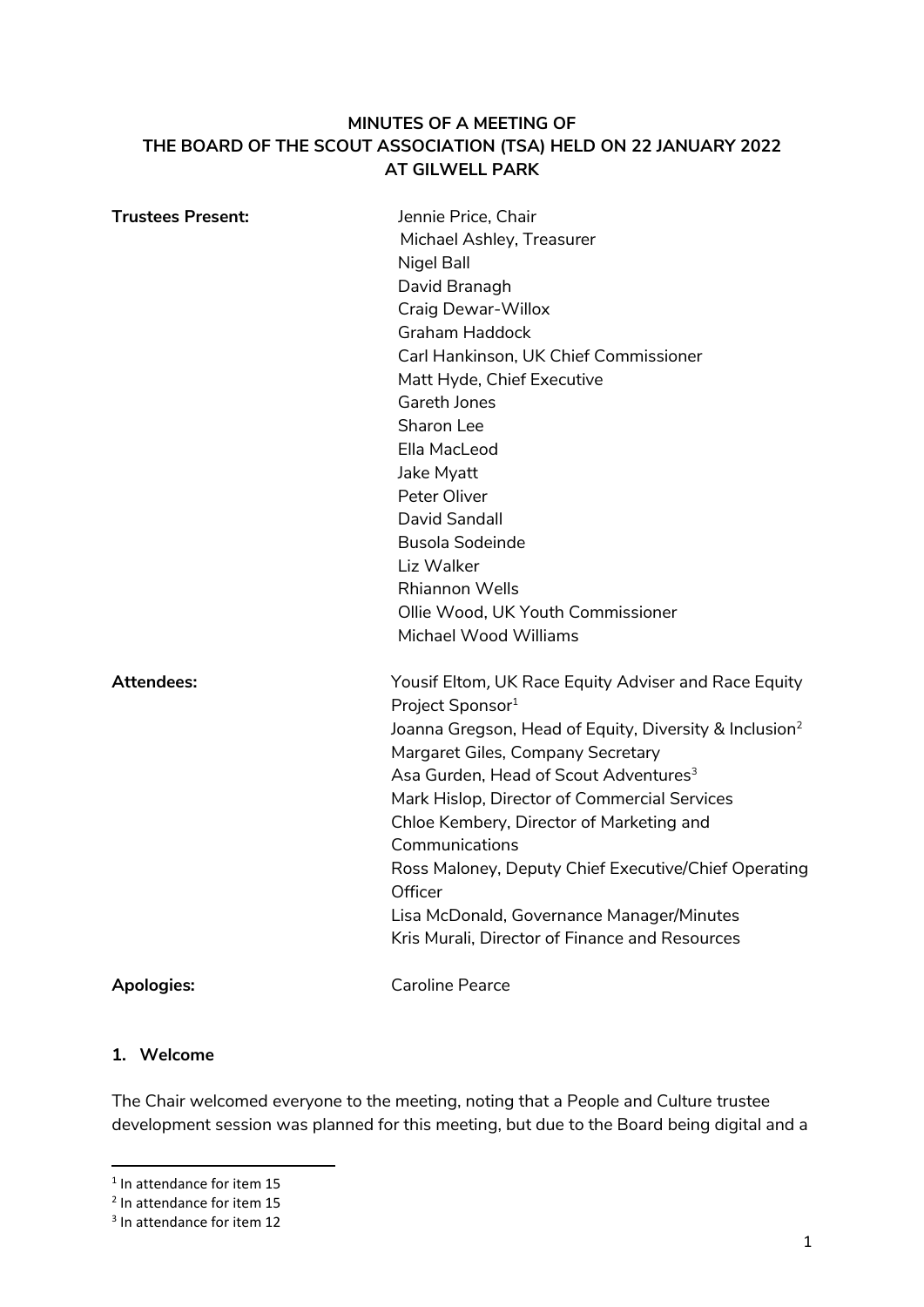large volume of business on the agenda, the decision was taken to move the session to a more suitable date.

# **2. Trustees Prevented**

As noted above.

### **3. Declaration of any conflicts of interest**

Select Trustees declared a conflict on specific agenda items. The Chair noted that their involvement in the associated discussion will be limited and if a vote was needed they could be excluded.

### **4. Declaration of any other business**

This item was taken at the end of the meeting, but kept in agenda order for the minutes. Trustees were advised of relevant risks that needed their oversight.

### **5. Reflection**

The Reflection was led by David Branagh.

### **6. Minutes of meeting & Matters arising**

The minutes of the meeting held on the 16 October 2021 were approved subject to agreed amendments.

### **7. Action report: status of actions**

The Company Secretary briefly introduced the item, which was otherwise taken as read. It was noted that for AP5 Terms of Reference, the Scout Store Board had approved their revised terms of reference. The Unity Board were yet to approve theirs. The Company Secretary will follow this up.

### **AP1: Company Secretary to invite the Unity Board to approve their revised terms of reference.**

With AP1 it was noted that further work was to be done on understanding and identifying risk tolerance thresholds and when escalation to the Board is required. Greg Smith, who is an independent member of the Finance Committee has offered to assist with this and will be meeting with Kris Murali and Margaret Giles initially to further this work. The Board also noted that a new role had been added to the Governance Team to inject senior capacity in regards to risk management.

### **8. Board Monitoring Report**

The Company Secretary briefly introduced the report, which was otherwise taken as read. Trustees were invited to note the statistical updates for the safeguarding and safety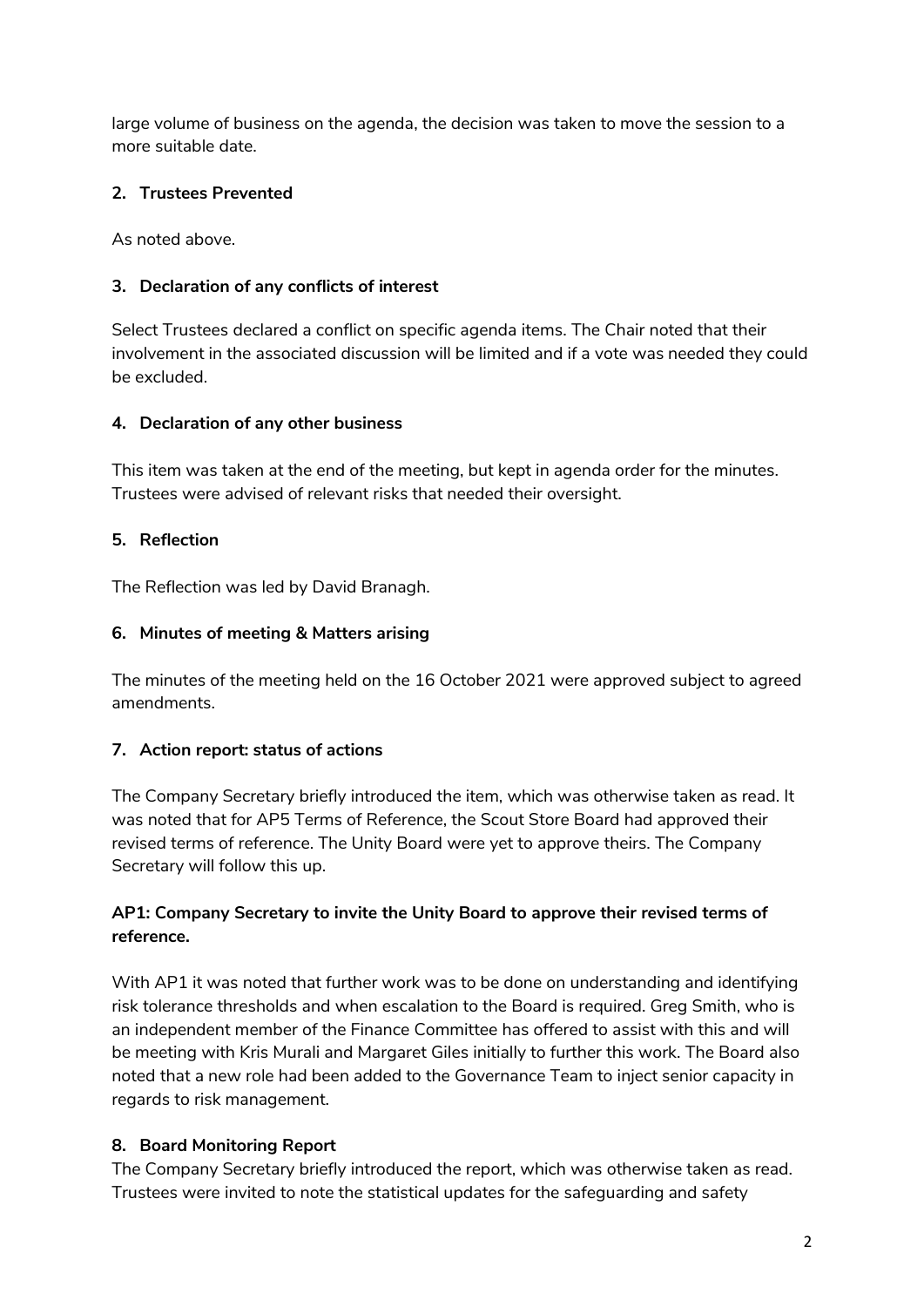functions. It was highlighted that first aid training is reporting red in this quarter, with a lot of working being done to improve this which was noted as follows:

- Implementing a variety of delivery methods to support members with delivering first aid training in an efficient manner
- Audit to establish what plans counties have in place and ongoing work to support this dependent on their needs
- National support is being offered to those who are especially challenged by meeting the demand in their location

The Chair of the Safeguarding Committee advised the Board that when the pandemic hit us, a number of staff went on furlough, and as Scouting returned to face to face this brought an increase in referrals. Trustees noted that investment had been made into the management of the Safeguarding function centrally. The Committee had been discussing thresholds, with a suggestion of a pilot scheme where safeguarding matters were dealt with by properly trained and accredited individuals locally. This could be centrally co-ordinated but locally delivered. The risk appetite and how it's managed needed further consideration.

The backlog of cases presented to the Crown Court was noted as a concern in regards to the impact this has centrally.

The Chair of the Safety Committee advised the Board that the safety numbers are following the trend of people returning back to Scouting, which were noted as pre Covid figures. The central Safety team is coming together well with the new Head of Safety in post. The Chair noted that she was optimistic with the direction of travel, with a safe scouting strategic PID in place.

The Chair advised Trustees that there will be a moment for Safety and Safeguarding at each Board, the Committees have been asked to consider what is needed to be raised at each meeting.

### **9. Baden Powell House Proceeds Utilisation**

The Chief Executive briefly introduced the report, which was otherwise taken as read.

A report outlining the principles for utilisation of the funds realised from the sale of Baden-Powell House was presented to the Board at its meeting in October 2021. The Executive Leadership Team (ELT) had set out the recommendations and the Board agreed the broad principles to be applied in using the funds and also the specific allocations, along with a timetable for deployment of the funds.

The proposals were evolving at that stage and Executive Leadership Team have now worked on these principles and the proposals brought forward for approval are on the basis of principles agreed at the last meeting. They are now firmed up with clarity and business cases will be brought back to Finance Committee and/ or Board as appropriate on a case by case basis.

#### **10. 2022-25 Business Plan and Operating Model**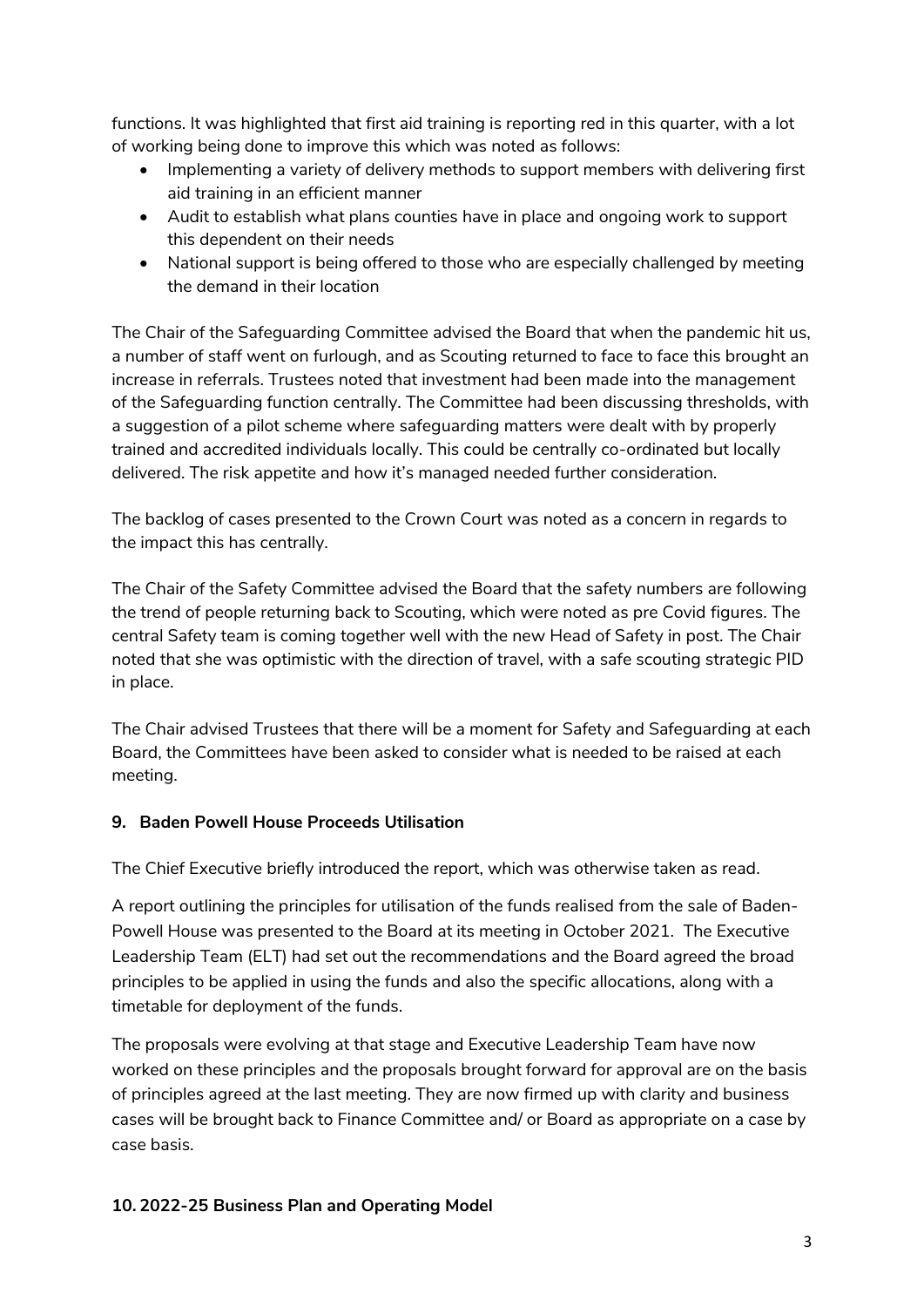The Director of Finance and Resources introduced the report. He explained to the Board that the report outlines the ongoing sustainable business model for TSA and provides details of the proposed optimum staffing and resourcing model in order to deliver the organisation's activities and the Skills for Life strategy.

The paper provided a three year outline indicative budget, underpinned by assumptions on the income from membership fees as well as commercial activities.

The three year outlook indicates that the finances will recover and we will reach a marginal surplus position in the year 2024-25 with assumed healthy growth in membership numbers. The reported noted the total staffing costs and related headcount to support the resurgence following the pandemic, emphasising the need to have a fit-for-purpose staffing structure both now and in the future. Detailed Organograms of each function had been provided to highlight the investment needed in vital areas of safety and safeguarding as well as delivering the digital strategy. This optimum structure is built on the need to ensure that the charitable purpose is delivered, the charity fulfils its legal and regulatory responsibilities (and in doing so ensuring that risks are appropriately managed within appetite) and responds to the demand from the movement for services that support the safe and impactful delivery of Scouting locally.

The ELT had developed these proposals for the sustainable business model and optimum staffing levels, which have been discussed in detail at the Finance Committee meeting in December and comes with the recommendation of the Committee.

A question was raised concerning the membership fee assumptions and the confidence the executive team had in the projected increase in members. The Chief Executive explained that we will be in a better position in a months' time when the census figures will be clearer, we were at 90% headcount we have chased those who are outstanding. Some sections have closed, some are wanting to reopen, and the Skills for Life fund will support those groups to return to Scouting.

# **The Board APPROVED the operating model and finance envelope as part of the annual budgeting process.**

# **11. World Scout Jamboree**

Liz Walker in her capacity as Contingent Leader led a presentation to the Board on the World Scout Jamboree, the following key points and next steps were noted as follows:

- World Scout Movement (WOSM) Commissioned Event organised by a chosen National Scout Organisation (NSO) for 14-18 year olds from all NSOs globally
- 25th World Scout Jamboree hosted by Scouting Korea in SaeManGeum with 4,575 from UK (3,240 young people & 1,335 adults)

The Trustees noted the position with the World Scout Jamboree event. Communication was noted as crucial to be prioritised as part of the event planning. A note of the insurance costs and the time they fall to be included for future board presentation.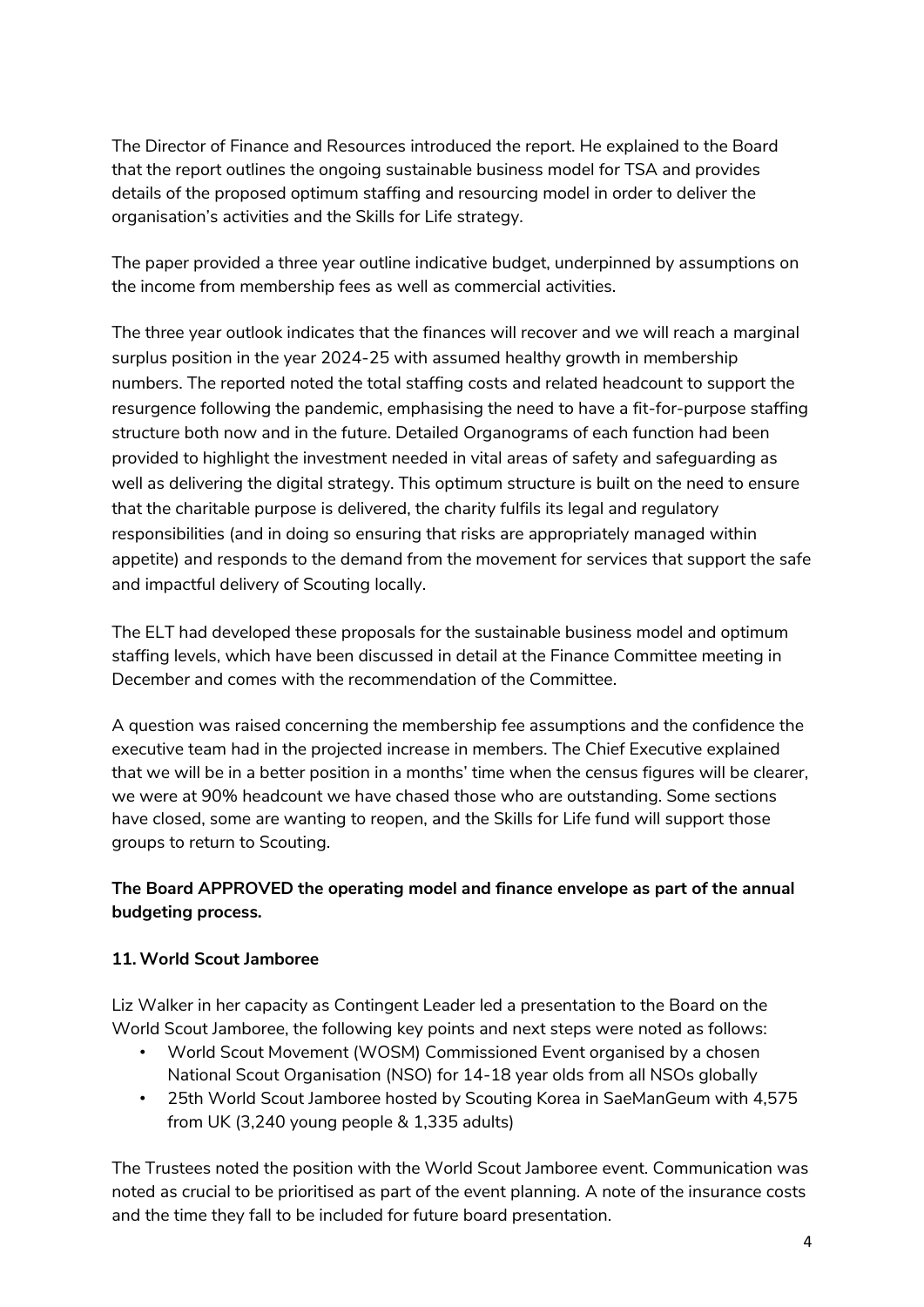The Chair thanked Liz/Carl/Mark Hislop for their exceptional efforts with the work that has gone into where we are today.

## **12. Scout Adventures Strategic Direction and Capital Investment**

The Board noted that Scout Adventures forms part of our core charitable activities directly delivering Skills for Life to young people and adults and contributing to the current strategic plan through;

- Programme supporting a return to face-to-face scouting and the continued support for camping and outdoor/adventurous activities, a core part of the Scout program.
- People Through the provision of activity training for adults and through the provision of fully programmed and resourced residential experiences to support leaders in the delivery
- Perception each year over 100,000 external people (teachers, young people and their parents) engage directly and indirectly with Scouting through Scout Adventures acting as a shop window for how we develop skills for life in our participants.
- Inclusion In 2019 22% of groups visiting Scout Adventures came from communities in areas of deprivation (IMD 1-3). We believe Scout Adventures can help drive our inclusion work learning from our experiences delivering the Generation Green funded project. Our target is to reach 30% of all participants coming from communities in IMD 1-3. This will be done through exploring future funding opportunities, better access to/funding for transport and ways to better reach communities not within easy reach of our current provision.

The Board was pleased to note the inclusion work and that Scout Adventures was working to make it more accessible.

# **The Board APPROVED the investment to progress the work to improve and maintain our assets as outlined in the presented report.**

### **13. Skills for life Fund – Outline and approach**

It was noted that The Scout Association has a unique opportunity to invest £8m+ into the Scout movement, transforming our ability to deliver our Skills for Life 2018-25 strategy, and set ourselves up for the next strategy, particularly in relation to supporting volunteers to achieve sustainable growth and ensure Scouts is diverse and inclusive. This fund will be known as the 'Skills for Life Fund.'

A group of volunteers and staff met on 21 December and discussed the best way to deploy the Skills for Life Fund in order to best:

Make a major contribution to young people's life chances post-pandemic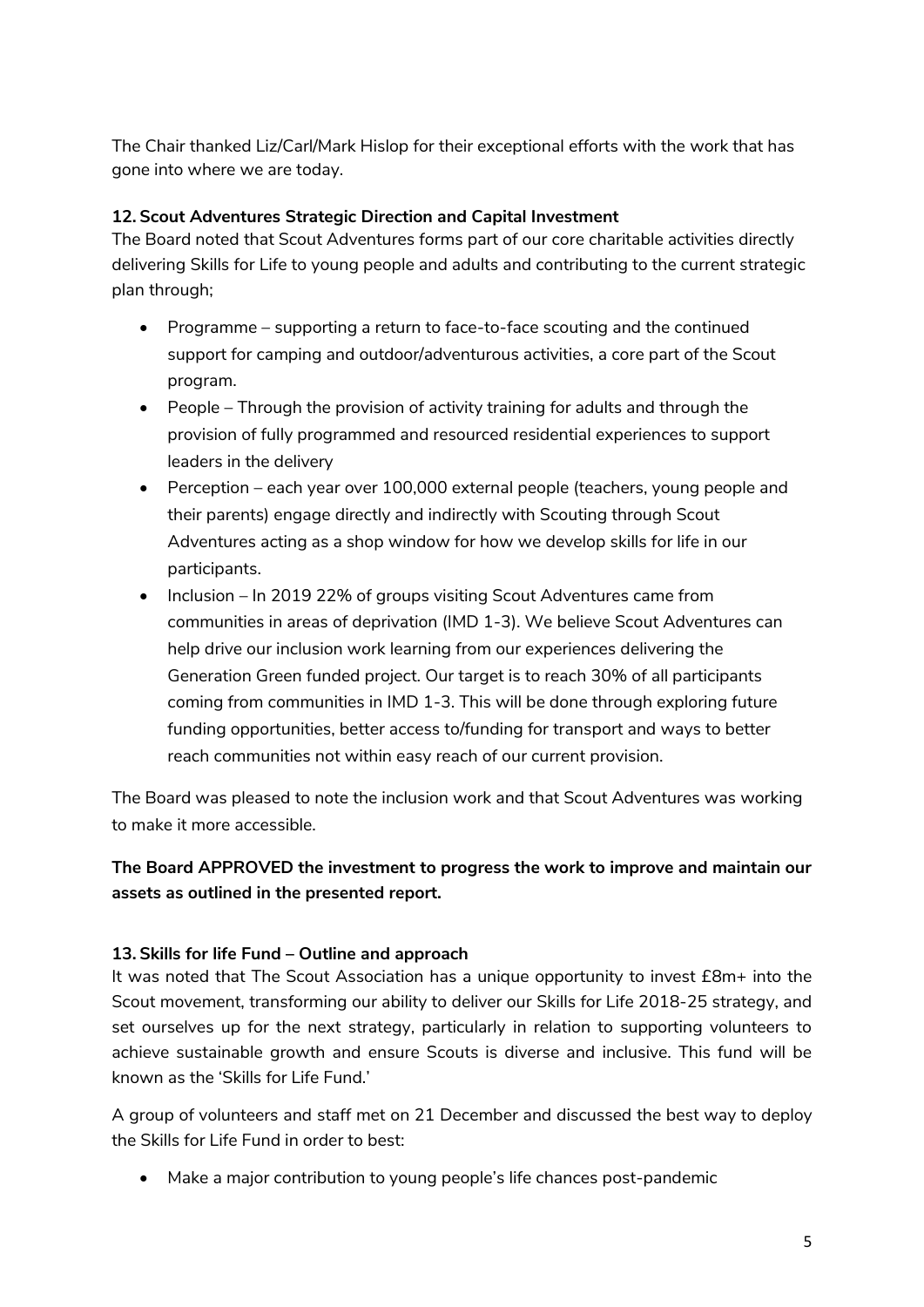- Advance the Skills for Life strategy especially the growth and inclusion strategic objectives
- Deliver the best financial and social return on investment
- The group felt that there needs to be further consultation on how best to invest the  $£8m+$ , but believed that there is an immediate need to allocate funding  $(E1.5m)$  in 2022-23 in order to:
	- o Support the c. 1000 sections that closed during the pandemic that counties are seeking to revive through additional staff support and resources, in conjunction with the Regional Services Team in England (£1m)
	- o Pilot work to achieve growth in underrepresented communities (£500k) from which we can learn before deciding on wider investment

Match funding by counties or districts will be sought where possible.

In terms of the next steps the Strategy and Delivery Committee will be engaged and the Scouts Grants Committee who have the expertise on how to distribute funds back out to Counties. A comment was made by the Chair of the Strategy and Delivery Committee that on reflection when considering cash grants vs support he wasn't sure that there was a lack of cash throughout the structure, adding that that there isn't an equitable spread. He wasn't sure cash grants will help, but it could in some areas. This may need to be considered in regards to the deliverable model and what the split may be. In response the UK Chief Commissioner added that with the knowledge we already have in growing the membership money isn't always the answer, a development officer who directs at Headquarters level could be the answer and this can be determined. Some County's don't have financial reserves for example. This will be worked through and brought back to the Board following consideration by the Strategy and Delivery Committee.

A suggestion was made by the Chair of the People and Culture Committee (P&C) that the race equity project needed to determine next steps before money is deployed. A comment that the work needed to be supported and informed by evidence was noted. The UK Chief Commissioner noted that the balance needed with alignment to the Race Equity work and the immediate need to get struggling groups back up and running. The Chair of the P&C Committee urged the Board not to spend on the inclusion work until a clear direction had been identified in terms of who would benefit the most from the financial support. The Chief Executive agreed that work should start with the race equity action plan, now we have that intelligence it will be fed into learning going forwards. As a principle he added that he didn't see it as a top down solution he suggested that it needs to be co-produced.

The Chief Executive noted that there was two parts to fund the million 1) to target sections that were closed and Counties want to come reopen, and 2) what resource capacity is it people need, that funding will assist. He added that it may be better for the paper to come back to the Board in July to ensure proper buy in around what Counties want and will value.

A comment was made that this may appear more favourable to the membership if it was seen as 'doing with them' rather than 'to them'. A suggestion was made that this piece of work needed to complement the strategy and ensure the priorities are where they need to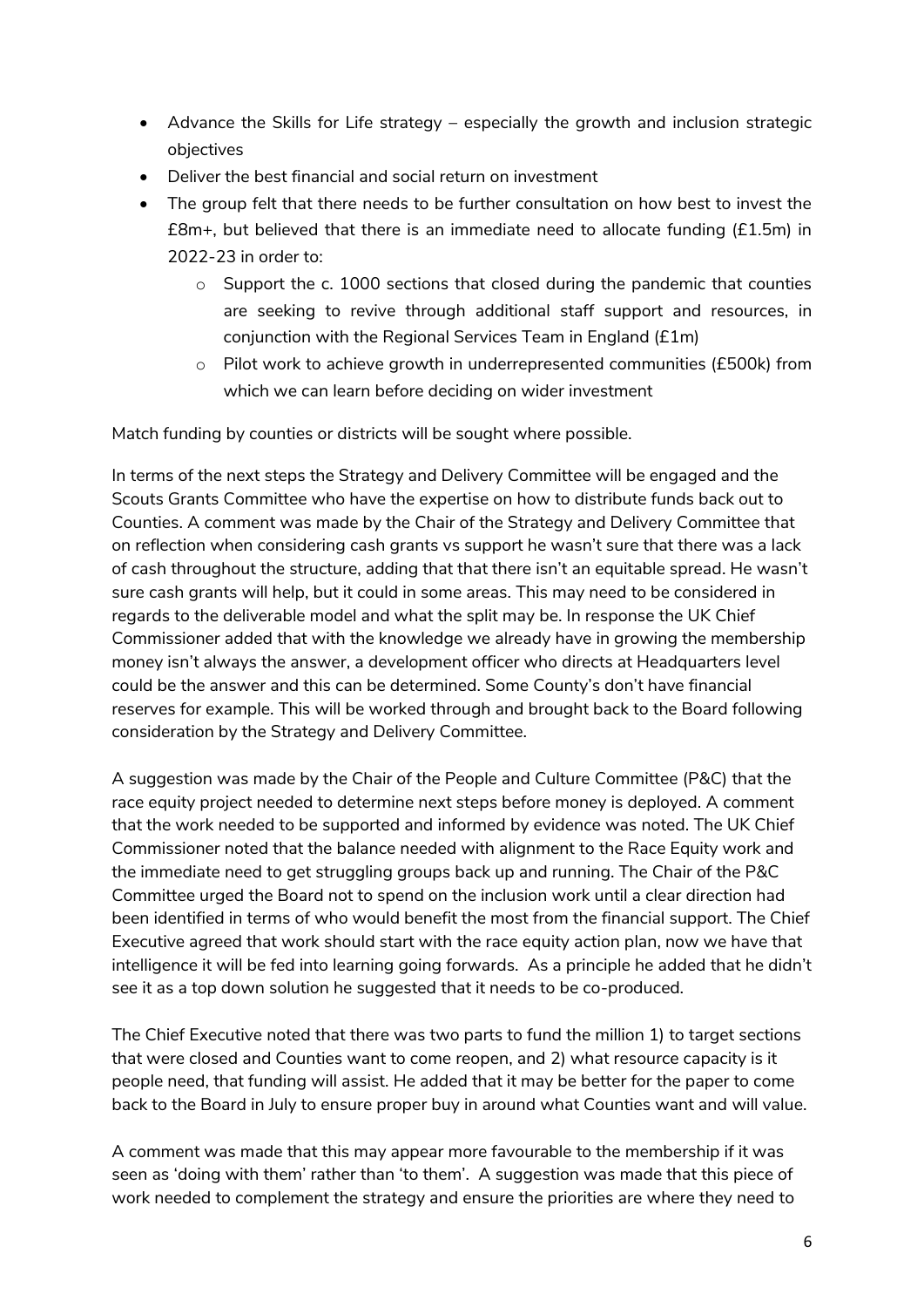be. A slight concern was raised concerning the burden this may have locally. In response the UK Chief Commissioner noted that this was a tactical response to an immediate need borne from the impact of the pandemic, and it has to be in response to what people are asking for.

A question was raised in regards to what level locally the Skills for Life fund will be available. The Chief Executive noted that the fear is that we will spend too long considering how to spend and when, whilst some sections are closing and losing their  $3<sup>rd</sup>$  party meeting space and might not get that back. A target needed to be those sections that want to rebuild back.

The Chief Executive added that if the Board agree the approach in principle, it talks to the operating model and links to headcount and 2 out of the 4 strategic objectives. The next stage will be to engage with the County Commissioners via webinars as soon as possible. A trustee suggested doing so in an agile way, as it felt like a learning opportunity in terms of targeting areas of deprivation, she further suggested that 1 or 2 Counties could be engaged to help us learn more of the EDI agenda.

The Chair of the Strategy and Delivery Committee advised the Board that the delegated bottom line proposal for investment will go to the SDC Committee. The Chief Executive added that with the level of engagement needed, the report will be more suited to come back to the Board in July, via the SDC in April. The £1m for the replacement of sections is where the urgency is and this will be a consideration of the SDC. When consideration has been given to the Race Equity report the inclusion work will come to the Board in March. Further thought is needed in regards to the pilot approach that was suggested, this was be reported back to the Board in terms of how it might develop.

**AP2: Governance Manager to add Skills for Life to the SDC forward planner for April and to the Board forward planner for July. The Race Equity Report to be lined up for the Board in March.** 

**The Board ENDORSED the approach in principle with a detailed paper about the £1.5m investment to come back to the March Board for approval.**

### **14. Youth Membership Data Solution**

The Director of Commercial advised the Board on the latest explorations for a data solution for youth members, which was discussed by Board members.

#### **15. Race Equity Report and Response**

Scouts Race Equity Adviser briefly introduced the item, which was taken as read.

The Board noted that a race equity review was carried out between December 2020 and June 2021 and made a range of recommendations to address racism and racial inequality within the movement. The paper set out proposals for taking forward the findings of the report in the form of a race equity project, overseen by a project board, responsible for developing, consulting on, and implementing a vision and action plan for race equity at the Scouts.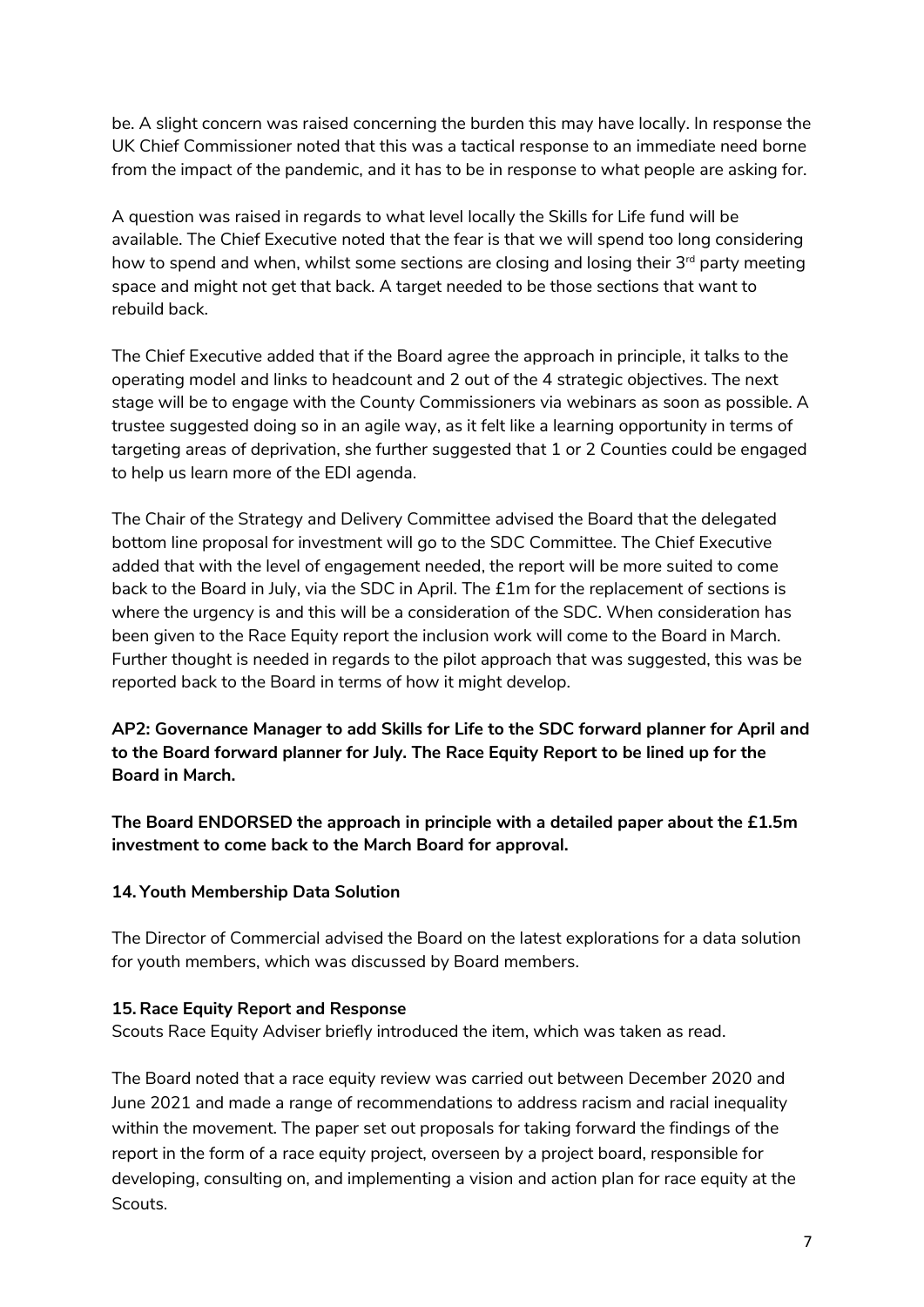A trustee praised the Race Equity Advisor, the Head of EDI and CEO for their leadership to get us to this point.

A question was raised concerning whether any learning had been factored in from other comparable organisations. The Head of EDI advised that they are sharing learning with informal groups.

In response to a question raised concerning communication, Trustees noted that the consultation is in progress with the Movement and then the UK Leadership Team and Board will be consulted.

The Chair of the Strategy and Delivery Committee added that to embed the work the Board will approve an EDI programme mandate which will encompass a breath of work with allocated resource. The UK Chief Commissioner added that today the Board are accepting the report and now work can continue at pace.

# **The Board: APPROVED the race equity review APPROVED the proposed approach and governance for a race equity project**

The Vision for race equity will come to the Board in March for approval.

### **16. UK Chief Commissioner Early Reflections**

The UK Chief Commissioner gave his early reflections, which focused on the turbulence of transition; the need to engage and mobilise the membership and capacity for success. The key points were noted as follows:

- A focus will be building capability across UK Headquarters and the Movement. The UK Chief Commissioner noted that he was hugely proud of the impact Scouts have and what's been achieved. He touched upon the fragility within the membership, the capacity in the membership is significant but not the right capabilities in some of the leadership roles. There are some gaps in the England team – filling vacancies and cohesion in teams requires attention.
- Operational pivoting thinking ahead now there is enthusiasm and people are coming together has made a big difference, it is important for us to paint that bright picture.
- UK Headquarters interaction with the membership and creating a peer of support. The National event (Basecamp) will be used to reenergise the movement.

#### **17. Feedback and evaluation of this meeting**

The Chair invited trustees and all attendees to rate the meeting's effectiveness on a scale of 1-5, in which 1 could be considered "outstanding" and 5 being in "special measures".

| <b>Trustees</b> | Staff        |
|-----------------|--------------|
| Score of 1x6    | Score of 1x  |
| Score of 2x12   | Score of 2x6 |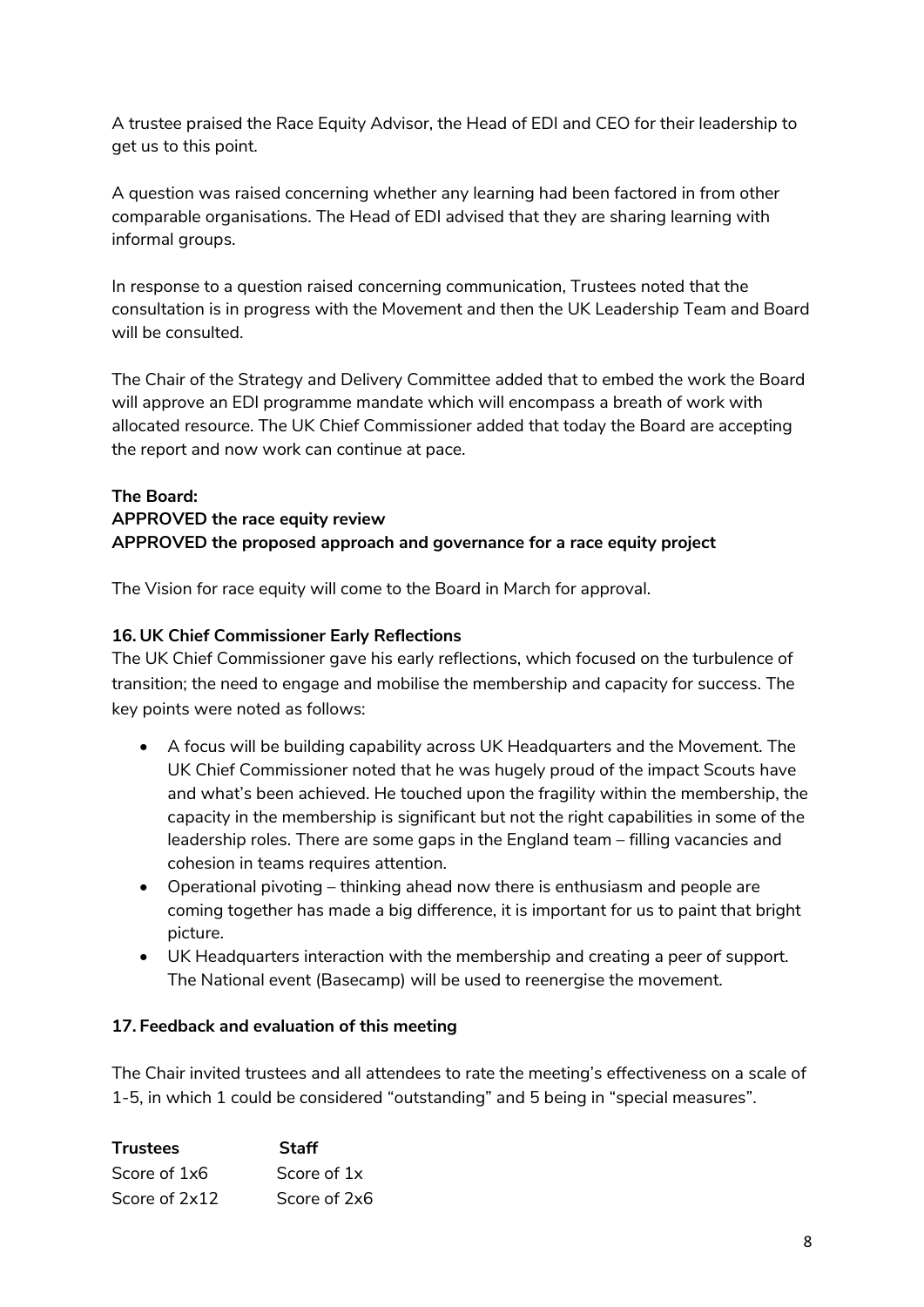| Score of 3x | Score of 3x |
|-------------|-------------|
| Score of 4x | Score of 4x |
| Score of 5x | Score of 5x |

Trustees thanked the Executive Leadership Team for a very helpful discussion on Friday evening in relation to the Scouts organigram which assisted to better inform Board discussion.

#### **18. Starred Items**

## **18) Report against annual objectives from: Chair, UK Chief Commissioner, UK Youth Commissioner, Chief Executive**

No discussion to note.

### **19) Data Protection Policy**

The Data Protection Policy will come back to the Board in March and will include an additional statement about the circumstances in which young people's data will be processed.

# **AP4: Company Secretary to bring the revised Data Protection Policy to the March 2022 Board.**

#### **20) Legacies**

There are currently three bequests which require consideration by the Board.

**The Board APPROVED the following recommendation:** 

- **1. Frost – The fund to be paid to the Southend-on-Sea districts which encompasses Southend Estuary and Southend West, with the suggestion of using for the project mentioned above. Although, this would be at their discretion on how best to use it.**
- **2. Collins – The fund to be paid to the Blackdown district which encompasses 21 groups in the area, following confirmation of the solicitor's notes.**
- **3. Ash – The fund to be allocated to the county of Leicestershire.**

#### **21) Charity Commission Annual Return**

No discussion to note.

#### **22) New Year Honours**

The Board were delighted to note those members of the Movement who had been honoured by Her Majesty the Queen in her New Year Honours 2022.

A letter of congratulations will be sent to the award recipients.